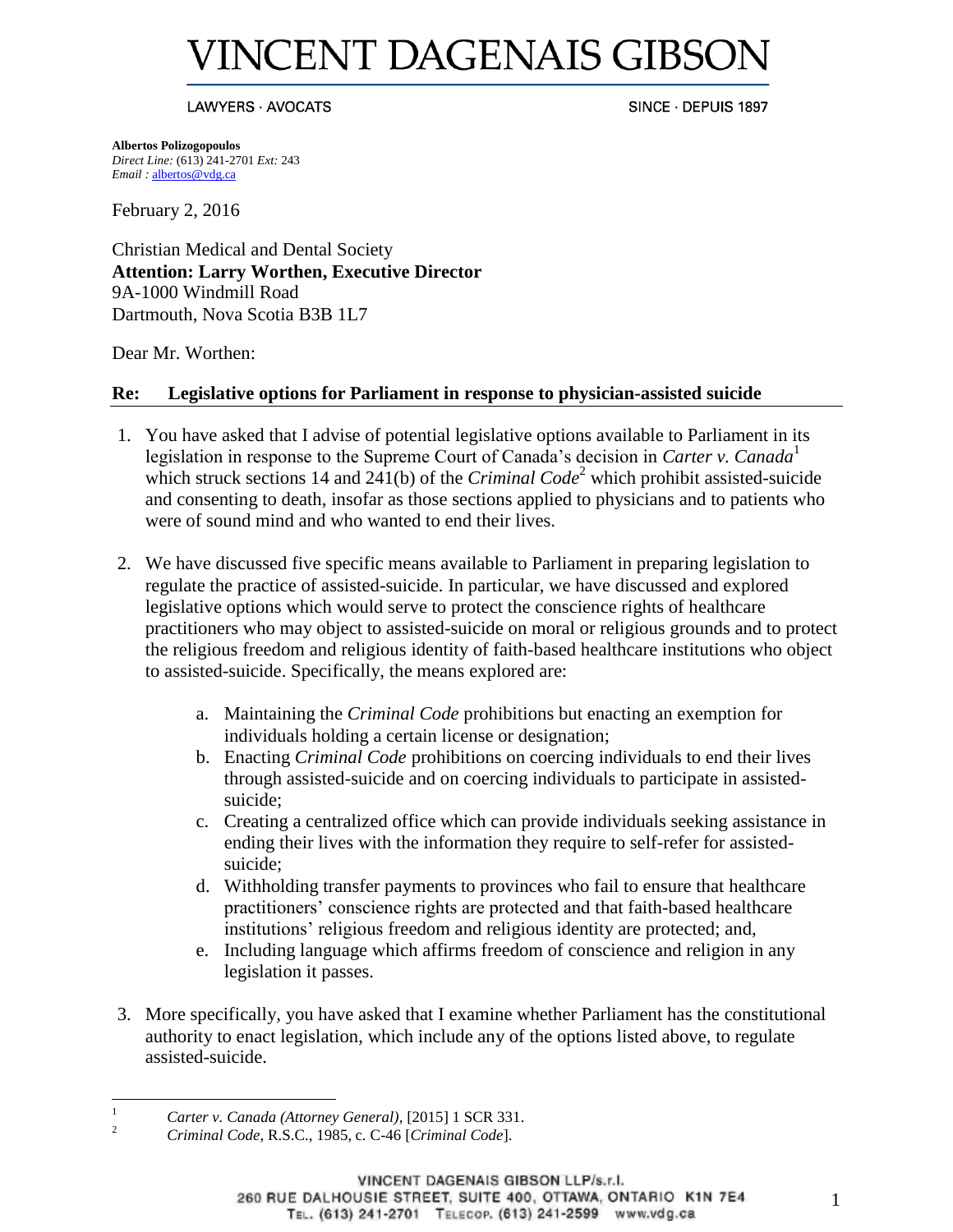# **Division of Powers**

- 4. As you are aware, the division of powers in the *Constitution Act, 1867*<sup>3</sup> limits healthcare to the jurisdiction of the provincial legislatures. This being the case, if assisted-suicide is framed and characterized as a healthcare issue (which Quebec has attempted to do), then the options available to Parliament are limited and the issue will be pushed down to the provinces and territories.
- 5. The danger in pushing the issue down to the provinces and territories is threefold. First, there is a risk that certain provinces or territories not enact legislation which would create a legal vacuum. Second, if provinces and territories enact differing legislation, access to assisted-suicide and the manner in which assisted-suicide operates may differ significantly across Canada. Third, the protection of healthcare practitioners' *Canadian Charter of Rights* and Freedoms<sup>4</sup> ("Charter") rights to freedom of conscience and religion may not be equally protected throughout Canada.
- 6. In its recent decision on the Attorney General of Canada's motion to extend the suspension of the striking of the *Criminal Code* provisions, the Supreme Court of Canada provided an exemption from the extension to individuals seeking assistance in ending their lives.<sup>5</sup> Specifically, the Supreme Court of Canada offered an exemption to those seeking assistedsuicide during the extension of the suspension if they obtained approval from a Superior Court of their jurisdiction.<sup>6</sup> The Supreme Court concluded that granting the exemption and requiring judicial approval would address concerns of "fairness and equality across the country".<sup>7</sup> This reasoning appreciates the need for uniform access and regulation across Canada on assisted-suicide.
- 7. In order to be constitutionally valid, any federal legislation with regard to assistedsuicide must fall within Parliament's jurisdiction to enact as set out at section 91 of the *Constitution Act, 1867*. Sections 91 and 92 of the *Constitution Act, 1867* relegate criminal law to Parliament and healthcare to the provincial legislatures. On its face then, the *Constitution Act, 1867* may appear to suggest that legislating assisted-suicide would be inappropriate for Parliament. This is not so.
- 8. Parliament may legislate healthcare matters including the eventual act of assisted-suicide. The key in determining whether any legislation oversteps its jurisdiction is to consider the "matter" of the law in question. The "matter" of a law has been described as its "true meaning", "content or subject matter", "leading feature", "true nature and character", "main thrust", or "pith and substance".<sup>8</sup> Where there are potentially numerous subject matters inherent within the statute, the court will decide which is the dominant aspect of

 $\frac{3}{4}$  *Constitution Act*, 1867, 30 & 31 Victoria, c. 3 (U.K.).

<sup>4</sup> *Canadian Charter of Rights and Freedoms*, Part I of the *Constitution Act, 1982*, being Schedule B to the *Canada Act 1982* (UK), 1982, c 11.

<sup>5</sup> *Carter v. Canada (Attorney General)*, 2016 SCC 4 [*Carter Motion*].

<sup>6</sup> *Carter Motion, supra,* at para. 6.

<sup>7</sup> *Carter Motion, supra,* at para. 6.

<sup>8</sup> Peter Hogg, *Constitutional Law of Canada, 5th Edition Supplemented* (December 1, 2014) at 15--‐7 [Hogg].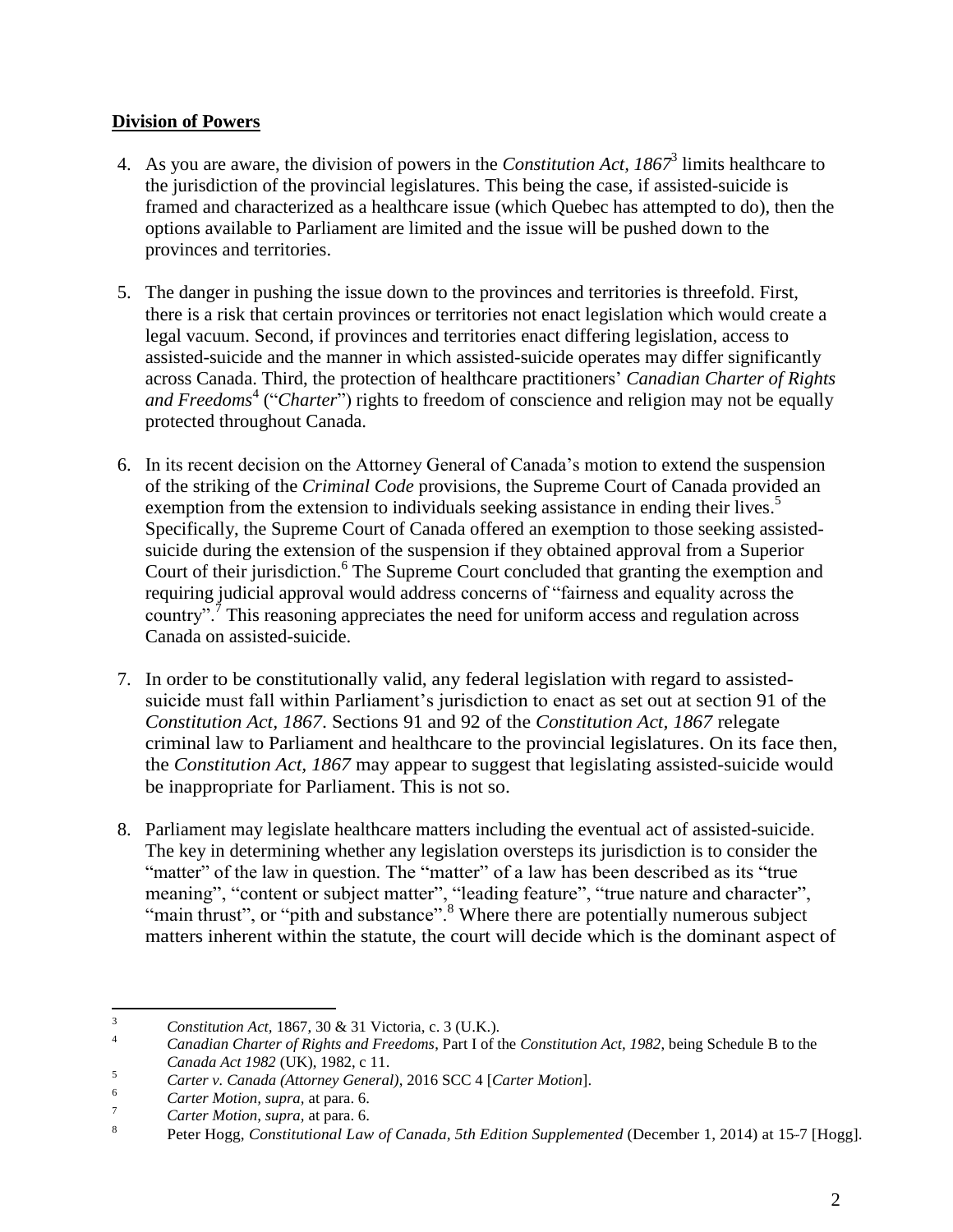the statute and characterize that aspect as its "pith and substance". The other features within the statute then become merely incidental or ancillary.<sup>9</sup>

- 9. The "pith and substance" doctrine enables one level of government to enact laws with substantial impact on matters outside its jurisdiction, provided that the impact on the other level of government's jurisdiction is incidental and not the pith and substance of the law. $10$
- 10. The issue then is whether Parliament can enact legislation which has no or, at most, incidental impact on matters within the jurisdiction of provincial legislatures. It can.
- 11. It is important to remember that while the Supreme Court of Canada contemplated that assisted-suicide would be provided by physicians, there is nothing in *Carter* which requires that it be so. In any case, the pith and substance doctrine permits Parliament to enact legislation which has an incidental impact on healthcare provided that the true feature of the legislation is within Parliamentary jurisdiction.
- 12. Provided that the main thrust and pith and substance of any legislation enacted by Parliament are within the criminal context, it could survive any challenge that the new legislation is outside its jurisdiction. Indeed, Parliament has legislated matters which overlap into provincial or territorial jurisdiction. These include but are not limited to:
	- a. *Criminal Code* prohibition on lotteries while making exceptions for those conducted by organizations holding a license issued by the Lieutenant Governor in Council of a province<sup>11</sup> which was upheld by the Supreme Court of Canada as being within Parliamentary jurisdiction.<sup>12</sup>
	- b. Federal legislation requiring firearm owners to obtain licenses and to register their firearms<sup>13</sup> which was challenged as being outside of Parliament's jurisdiction in that it sought to regulate property rights. The legislation was upheld by the Supreme Court of Canada as being within Parliament's jurisdiction over criminal  $law<sup>14</sup>$
	- c. Federal legislation regulating assisted human reproduction<sup>15</sup> which was challenged as attempting to regulate healthcare. The Supreme Court of Canada found that some parts of the legislation did overstep Parliament's authority but ultimately, that most of the legislation which prohibited certain practices was criminal in pith and substance and therefore within Parliament's jurisdiction.<sup>16</sup>
	- d. Federal legislation legalizing same-sex marriage<sup>17</sup> despite the fact that marriage is within the provincial jurisdiction.<sup>18</sup>

<sup>&</sup>lt;sup>9</sup> *Halsbury's Laws of Canada – Constitutional Law (Division of Powers)*, at HCL-89 (online).

 $^{10}$  Hogg, *supra*, at 15-9.

<sup>&</sup>lt;sup>11</sup> *Criminal Code, supra*, at s. 207.

<sup>&</sup>lt;sup>12</sup> *R. v. Furtney,* [1991] 3 SCR 89.

<sup>&</sup>lt;sup>13</sup> *Firearms Act*, S.C. 1995, c. 39.

<sup>14</sup> *Reference re Firearms Act (Can.)*, [2000] 1 SCR 783.

<sup>15</sup> *Assisted Human Reproduction Act*, S.C. 2004, c. 2.

<sup>&</sup>lt;sup>16</sup> *Reference re Assisted Human Reproduction Act*, [2010] 3 SCR 457.

<sup>17</sup> *Civil Marriage Act*, S.C. 2005, c. 33 [*CMA*].

<sup>18</sup> *Constitution Act, supra*, at s. 92.12.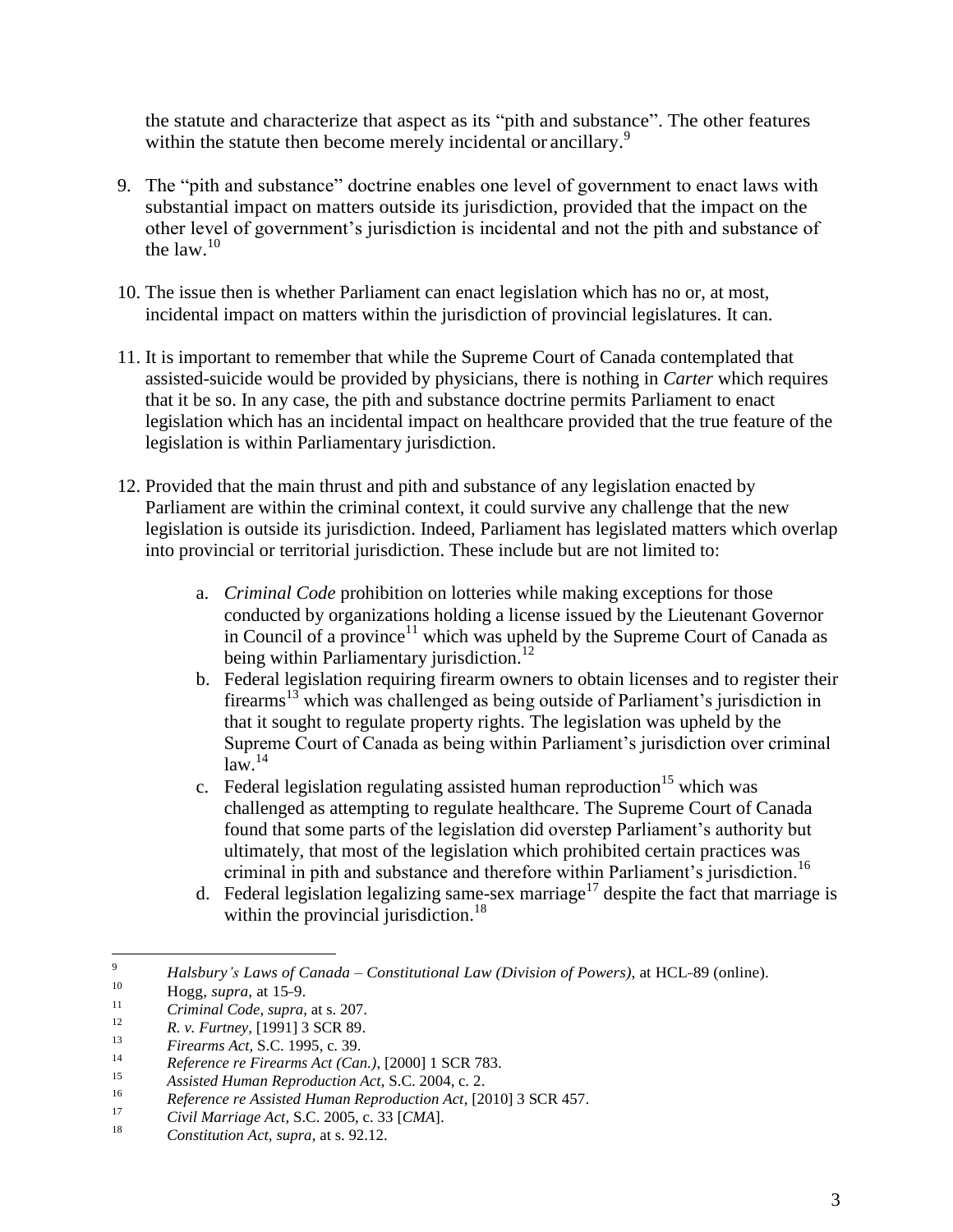- 13. A further example is with medical marijuana. It remains a crime in Canada to produce, possess, import or traffic marijuana,<sup>19</sup> however, there exists exemptions to these crimes for police officers working who are engaged in under-cover operations<sup>20</sup> or for individuals who produce, sell or use medical marijuana.<sup>21</sup> It remains a crime to produce, possess or sell marijuana unless you fit into one of these exemptions.
- 14. On the issue of medical marijuana, Parliament maintains a criminal prohibition on producing, selling, possessing and using marijuana while allowing it for medicinal purposes. There is an overlap from criminal law into healthcare. However, the pith and substance of the legislation remains criminal. So long as any legislation enacted by Parliament remains primarily criminal, any overlap into provincial jurisdiction will not be fatal to it.

# **Legislative Options**

## Option #1: *Criminal Code* exemption

- 15. A first option would be to centralize the regulation of assisted-suicide within one office: the Ministry of Justice.
- 16. If assisted-suicide is legislated in the context of criminal law, it remains within Parliament's jurisdiction and ensures equal access, equal regulation and equal protection throughout Canada. In this regard, Parliament has the option of creating an exemption to sections 14 and 241(b) of the *Criminal Code,* as currently drafted, instead of replacing those sections.
- 17. Such a regime would be similar to that of the medical marijuana exemption discussed above. Parliament could amend the *Criminal Code* to carve out exceptions to sections 14 and 241(b) for those individuals who hold a special designation or licence which is issued by a federal body. Subsequently, Parliament could regulate (either through legislation or regulations done at the ministerial level) the manner in which that special designation or licence is given, used, maintained and renewed. There is no requirement that the license or designation exempting an individual from sections 14 and 241(b) of the *Criminal Code* only be granted to physicians.
- 18. Such a regime would allow uniformity across Canada but would also serve to ensure that healthcare practitioners' conscience rights and the religious freedom and religious identity of faith-based healthcare institutions are protected.

## Option #2 – Enact *Criminal Code* prohibitions on coercion

19. Parliament may amend the *Criminal Code* to add prohibitions on coercing an individual to end their life through assisted-suicide or to coerce an individual to participate in assistedsuicide.

<sup>19</sup> *Controlled Drugs and Substances Act*, S.C. 1996, c. 19 ["*CDSA*"].

<sup>&</sup>lt;sup>20</sup> *CDSA, supra, at s.* 55(2)(b).

*CDSA, supra, at s.* 56(1).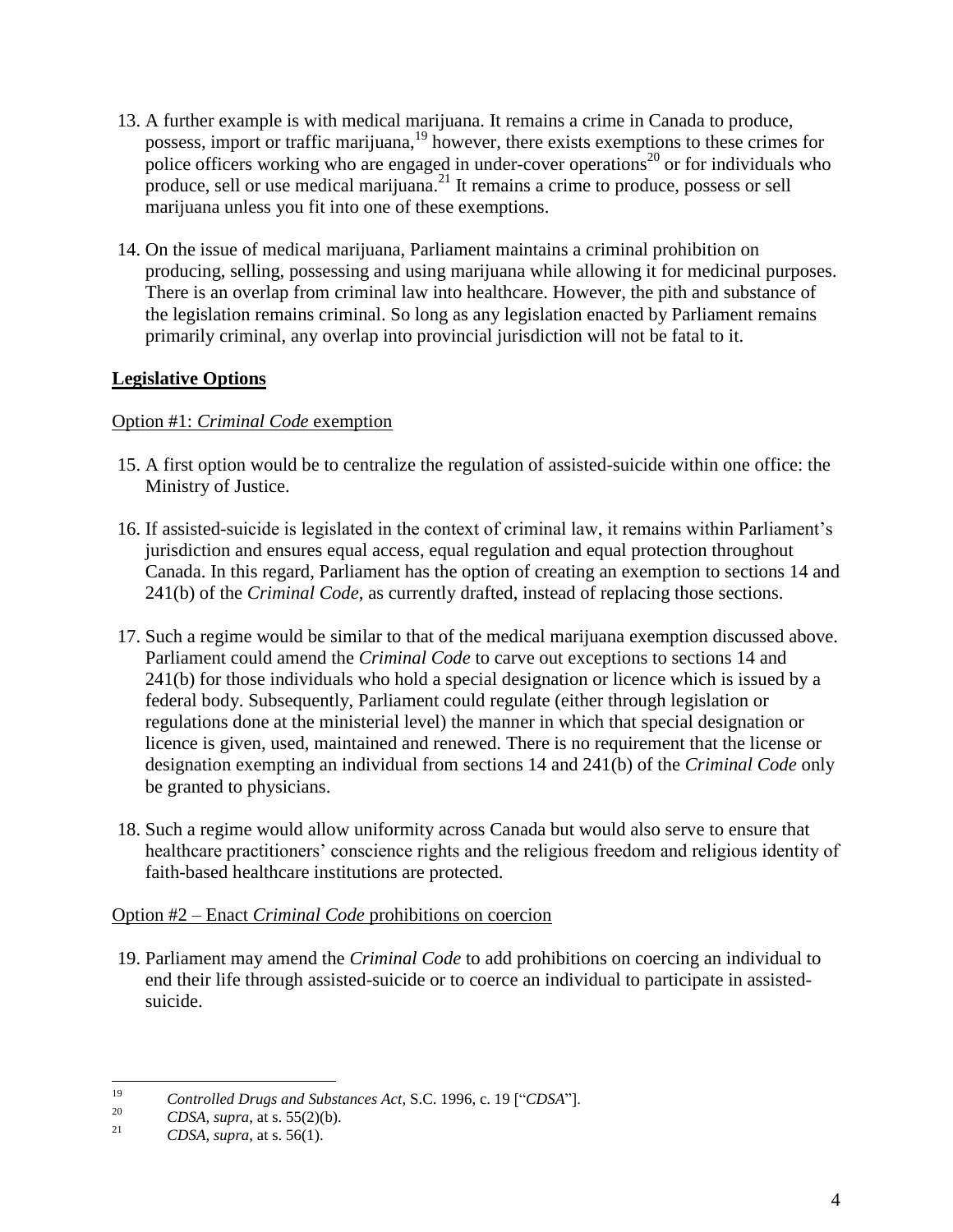20. Such prohibitions would be criminal in pith and substance and would fall within Parliament's criminal jurisdiction. Such prohibitions would also serve to protect vulnerable people from being coerced into ending their lives prematurely through assisted-suicide and to protect the *Charter* right to freedom of conscience and religion of individuals including healthcare practitioners and other service providers.

### Option #3 – Self referral and a centralized office

- 21. Parliament could create a federal third-party agency to provide individuals with information related to assisted-suicide including how and where such services can be obtained.
- 22. Such a regime could be established at the federal level. While healthcare is within the jurisdiction of the provinces and territories, there remains a federal ministry of health which could administer such an office.
- 23. For example, when there is a federal election, Public Works and Government Services administers a hotline for Elections Canada which people may call for information related to their electoral district. When people call the line, they are given information such as who the candidates are in their riding, where and when they can vote and who the electoral officer in their riding is. This information is available to individuals in the call centre through a government database and is retrieved by using the caller's postal code.
- 24. A similar centre could be set-up for assisted suicide. Individuals wanting assistance in ending their lives could call a toll free number which would lead them to this call centre. During the call, the caller could be provided with a variety of information including who the providers of assisted suicide are in the caller's region. With that information, the caller could then call the provider themselves and self refer. A similar service could be established online.
- 25. Arguments in favour of establishing a federal centralized office as opposed to 13 provincial or territorial offices (or no office at all) include economic arguments and arguments regarding access. By having one centralized federal office, people residing in Nova Scotia, British Columbia or Nunavut will all have equal and similar access, information and service.

#### Option #4 – Withholding transfer payments from provinces

- 26. Should Parliament choose to push the matter of regulating assisted-suicide down to the provinces and territories, it may still ensure that provinces and territories enact legislation and that the legislation they enact meets certain standards.
- 27. Should Parliament choose not to directly regulate assisted-suicide, it may and ought to make it a requirement for provinces and territories to do so and to enact legislation which protects vulnerable people from the dangers of assisted-suicide, which protects healthcare practitioners' *Charter* right to freedom of conscience and religion and which protects the freedom of religion and the religious identity of faith-based healthcare institutions.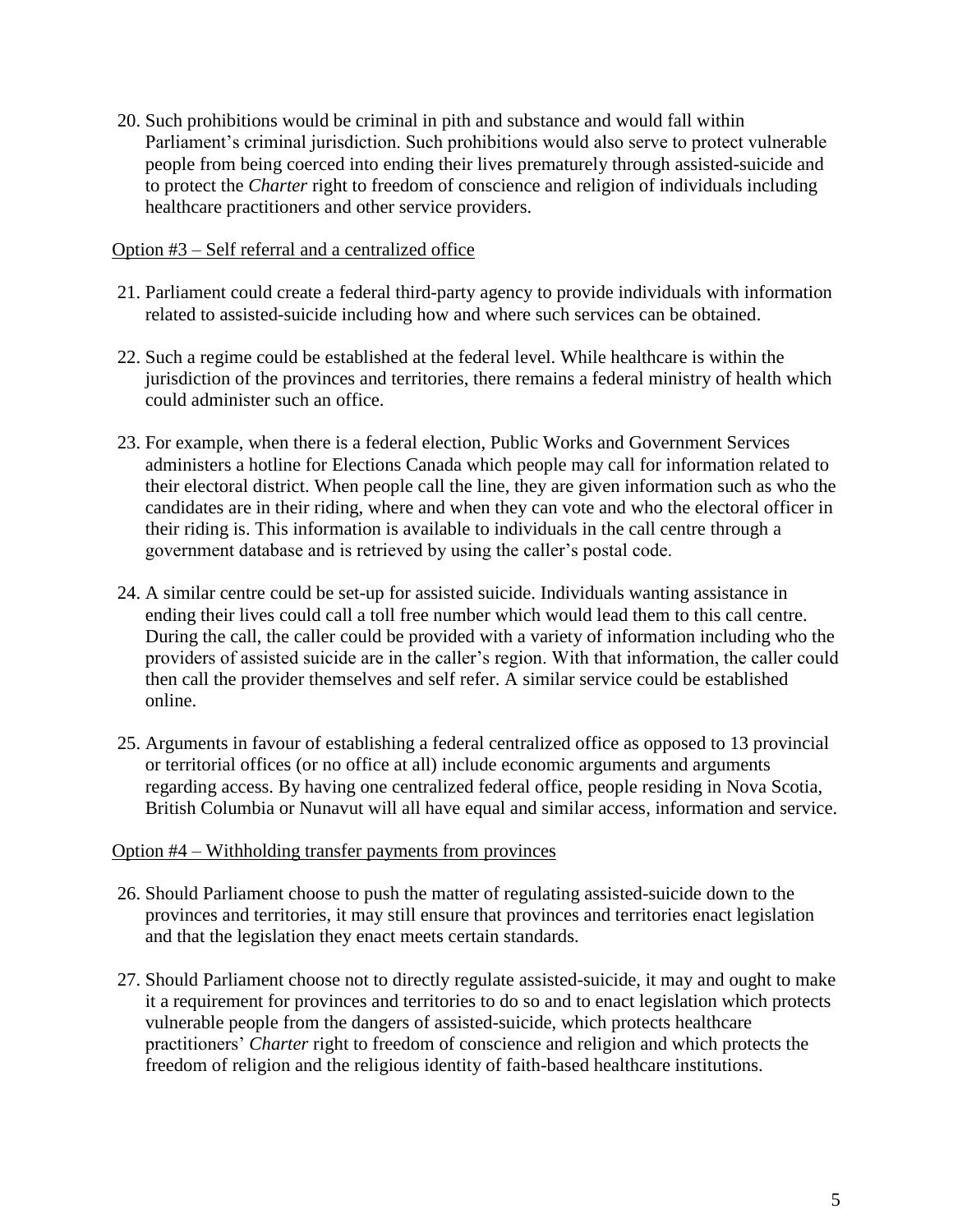- 28. In order to ensure that provinces and territories enact such legislation, Parliament could withhold the Canada Health Transfer from provinces who do not comply.<sup>22</sup>
- Option #5 Language affirming conscience rights.
- 29. Although marriage falls within the provincial jurisdiction in our division of powers, there is federal legislation governing marriage<sup>23</sup>.
- 30. In 2005, in response to a series of court decisions regarding same-sex marriage, Parliament passed the *Civil Marriage Act* which legalized and regulated same-sex marriage. The *Civil Marriage Act* was created following a Supreme Court reference regarding the legislation. In the reference, the Supreme Court found that denying same-sex couples the ability to marry violated the *Charter.* In response to multiple interveners, the Supreme Court of Canada noted that religious officials ought not be compelled to officiate same-sex marriages if doing so violated their religious beliefs.
- 31. With the *Civil Marriage Act,* Parliament went further than required by the Supreme Court of Canada and included language favourable to the protection of freedom of religion and freedom of conscience. In the preamble, the *Civil Marriage Act* reads:

WHEREAS nothing in this Act affects the guarantee of freedom of conscience and religion and, in particular, the freedom of members of religious groups to hold and declare their religious beliefs and the freedom of officials of religious groups to refuse to perform marriages that are not in accordance with their religious beliefs;

WHEREAS it is not against the public interest to hold and publicly express diverse views on marriage; $^{24}$ 

32. Further, at sections 3 and 3.1, the *Civil Marriage Act*, confirms the above statements. It reads:

# **Religious officials**

**3.** It is recognized that officials of religious groups are free to refuse to perform marriages that are not in accordance with their religious beliefs.

## **Freedom of conscience and religion and expression of beliefs**

**3.1** For greater certainty, no person or organization shall be deprived of any benefit, or be subject to any obligation or sanction, under any law of the Parliament of Canada solely by reason of their exercise, in respect of marriage between persons of the same sex, of the freedom of conscience and religion guaranteed under the *Canadian Charter of Rights and Freedoms* or the expression of their beliefs in respect of marriage as the union of a man and woman to the exclusion of all others based on that guaranteed freedom.<sup>25</sup>

<sup>22</sup> *Canada Health Act*, R.S.C., 1985, c. C-6 at ss. 7 and 13.

<sup>23</sup> *CMA, supra.*

<sup>&</sup>lt;sup>24</sup> *CMA, supra,* at preamble.

*CMA, supra, at ss.* 3 and 3.1.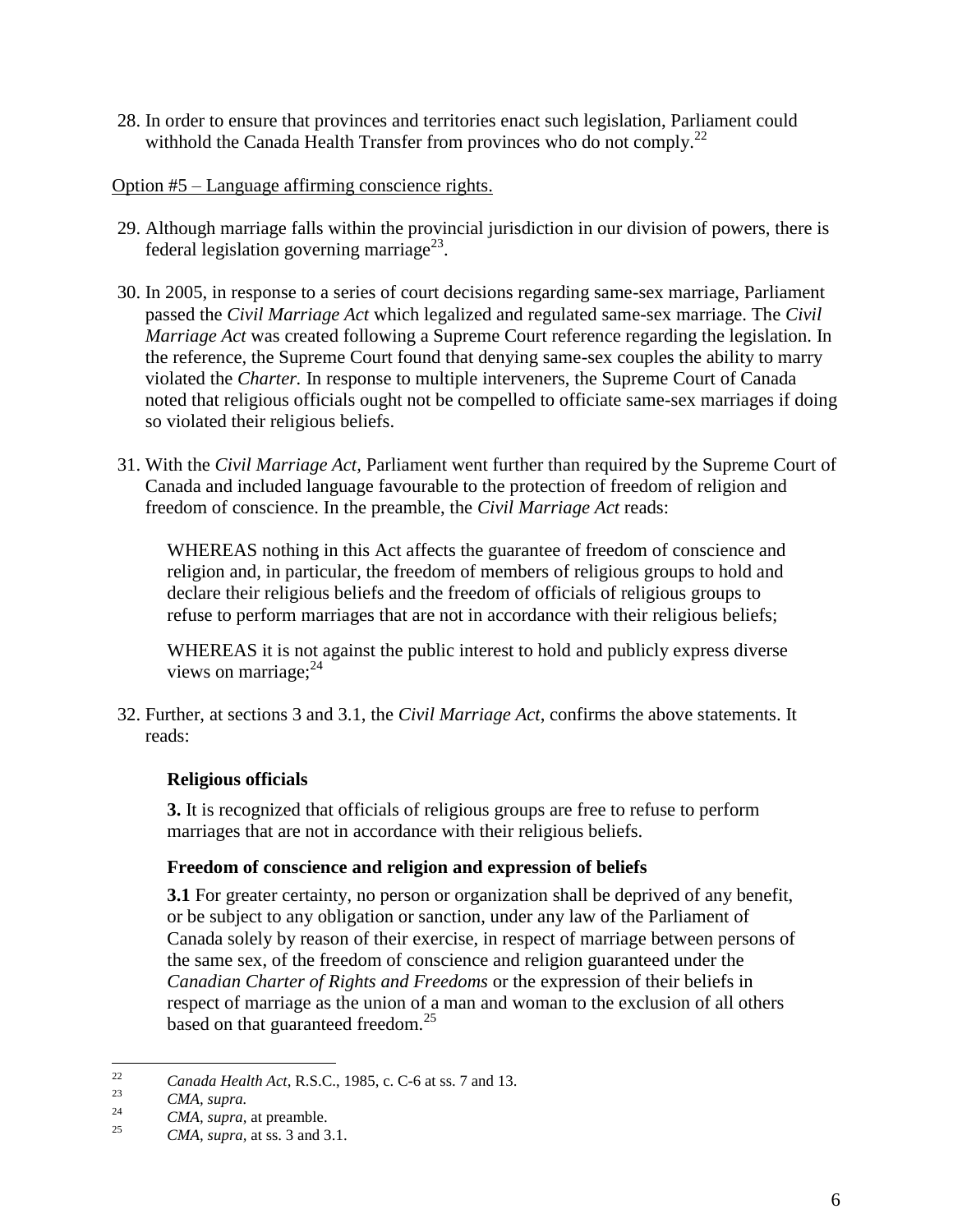33. Such an approach could be adopted with assisted-suicide. Parliament could include language which confirms that individuals or faith-based healthcare institutions who oppose assistedsuicide are not to be compelled to engage in it and are not to be discriminated against as a result of their opposition. Such language could read as follows:

# **Healthcare practitioners**

**1.** It is recognized that healthcare practitioners are free to refuse to participate in assisted-suicide either directly or indirectly if doing so is not in accordance with their conscience and/or religious beliefs.

## **Freedom of conscience and religion**

**1.1** For greater certainty, no person or organization shall be deprived of any benefit, or be subject to any obligation or sanction, under any law of the Parliament of Canada solely by reason of their exercise or refusal to exercise, in respect of assisted-suicide, of the freedom of conscience and religion guaranteed under the *Canadian Charter of Rights and Freedoms*. 26

# **Conclusion**

- 34. Above are five possible legislative options available to Parliament. These options would permit Parliament to ensure that assisted-suicide is regulated equally across Canada, that access to assisted-suicide is uniform across Canada and that the *Charter* rights of healthcare practitioners and faith-based healthcare institutions are respected across Canada, without sacrificing its constitutional authority or delving into provincial and territorial jurisdiction.
- 35. The options noted above are not exclusive of each other. They could potentially all exist at once.
- 36. Parliament could legislate assisted suicide in a manner where providers opt-in by seeking the *Criminal Code* exemption. Parliament could further enact *Criminal Code* prohibitions on coercing individuals to end their lives through assisted-suicide and on coercing individuals to participate in assisted-suicide. Health Canada could establish a central office which provides individuals seeking assistance in dying with the information they require to selfrefer and finally, transfer payments can be withheld from provinces and territories who attempt to enact regimes which do not meet Parliament's standards and objectives. Finally, Parliament could include language which affirms conscience rights in any legislation it passes.
- 37. Should you wish to discuss these recommendations further or alternative options, I would be pleased to do so.
- VINCENT DAGENAIS GIBSON LLP/s.r.l.

Albertos Polizogopoulos

<sup>26</sup> *CMA, supra,* at ss. 3 and 3.1.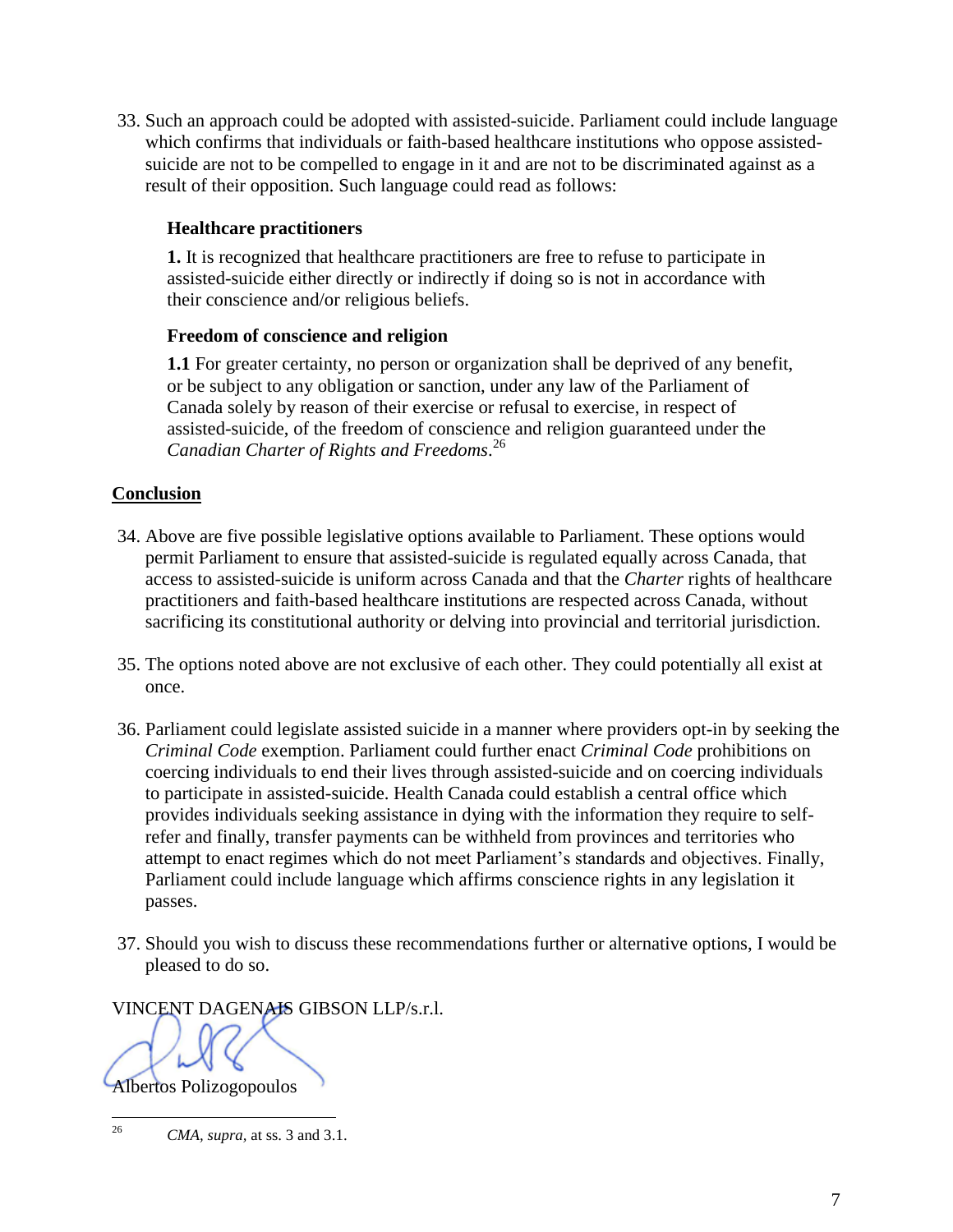# **Coalition for HealthCARE and Conscience**

Recommendations on Conscience

Proposed process –

1. Patient requests information or assistance to end his or her life from his or her physician.

2. Physician discloses her or his conscientious objection to participation in the termination of the life of this patient, including performing assisted death or referring the patient for assisted death.

3. Physician counsels the patient to determine if there is an underlying cause for the request that could be otherwise resolved. This would normally include listening to discern the goals of care of the patient and how these may be met; identifying and offering treatment for any physical, physiological or social issues impacting this request; and providing ongoing treatment, counseling and/or other referral(s) that may be appropriate.

4. If the patient still requests assisted death, the physician provides information to the patient about the medical options available to them. This would include information about all legal medical options.

5. If a patient chooses to be assessed for medical aid in dying, the physician will advise that the patient or their representative can access that assessment directly.

The federal government could create a mechanism that allows for direct patient access to an assessment for assisted death that is available to the public. This could be accessed by the patient or their representative, on the patient's behalf. In the case of a patient who is in a health care facility and is unable to make the contact on their own, the patient may request a transfer of care to another physician, which would be facilitated by the facility. The physician with the conscientious objection must not be obligated to find a physician for the patient as this will be considered facilitating and actually participating in assisted death. Facilities that do not allow assisted death on their premises may transfer patients who have chosen assisted death to other facilities.

6. Upon request of the patient, the physician makes available the patients' chart to the physician conducting the assessment.

7. The physician may maintain a therapeutic relationship with the patient for care unrelated to the assisted death unless the patient requests a transfer of care to a specific physician selected by the patient.

8. The physician will not obstruct the patient from accessing legal alternatives at end of life.

9. The death certificate and any documentation or reporting of assisted death is the responsibility of physician who performs assisted death.

10. Physicians should not have to refer a patient for assisted death either directly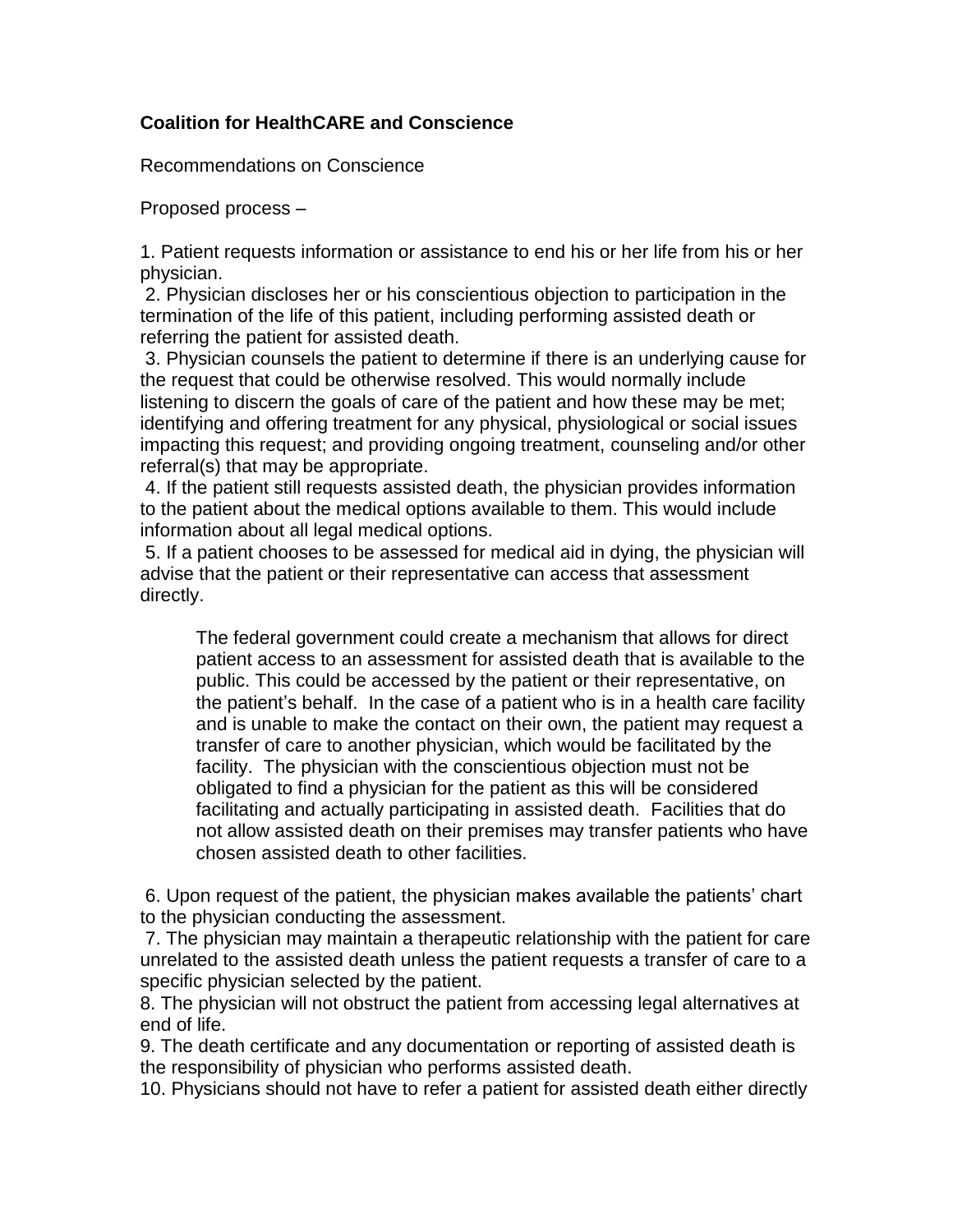or to a third party. Note: a proposal similar to this one has been approved by the Canadian Medical Association.

# **Why Conscience Protection is so important**

Doctors can object to participating in physician-assisted death for a variety of reasons. When patients ask to die it is a cry for help and an indication that there is an underlying physical or psychological problem that needs to be resolved. This is especially true for patients who experience mental health difficulties. Often doctors find that with the proper treatment and support, patients who were once convinced that they needed to die can go on to live life comfortably once the underlying concern is resolved. Since all of us at one point or another will be patients ourselves we need to be concerned that physicians will consider the underlying issues in an assessment for assisted death.

Many doctors may have moral convictions on this issue that come from their professional judgment, the Hippocratic oath, their religion or creed. These convictions may apply to assisted death in general or to the circumstances of particular patients. For instance, a patient who has requested assisted death may have refused potentially life saving treatments against their doctor's advice, or they may be motivated by financial pressures, or they may wish to end their lives without informing their loved ones. Even doctors who are theoretically in favour of assisted death may have qualms about facilitating the procedure under these kinds of circumstances, even when the patient satisfies the legal criteria.

For Christian doctors in particular, the stakes are very high – moral theologians have indicated that a referral for assisted death is formal cooperation in the death of the patient and the moral equivalent of performing the act itself. This is breaking one of God's Ten Commandments. Physicians in this category are part of a religious minority who rely on the Charter of Rights and Freedoms as protection against laws that would force them to recommend something they cannot.

Referral means recommending a particular course of medical treatment, or sending a patient to an expert to recommend a particular treatment. Referral of any kind is a form of participation, making our members accomplices to the controversial procedure. In criminal law, an accomplice is as guilty as the person who commits the crime.

Physicians are professionals and must retain the ability to freely act in their patient's best interests. The best way to protect the public, the patient and the role of the physician is to safeguard physicians' conscience rights so they can exercise their professional judgment with moral integrity and independence.

The physician-patient relationship must be based on openness, honesty and trust. Physicians can discuss options with patients, allowing the patient to make a